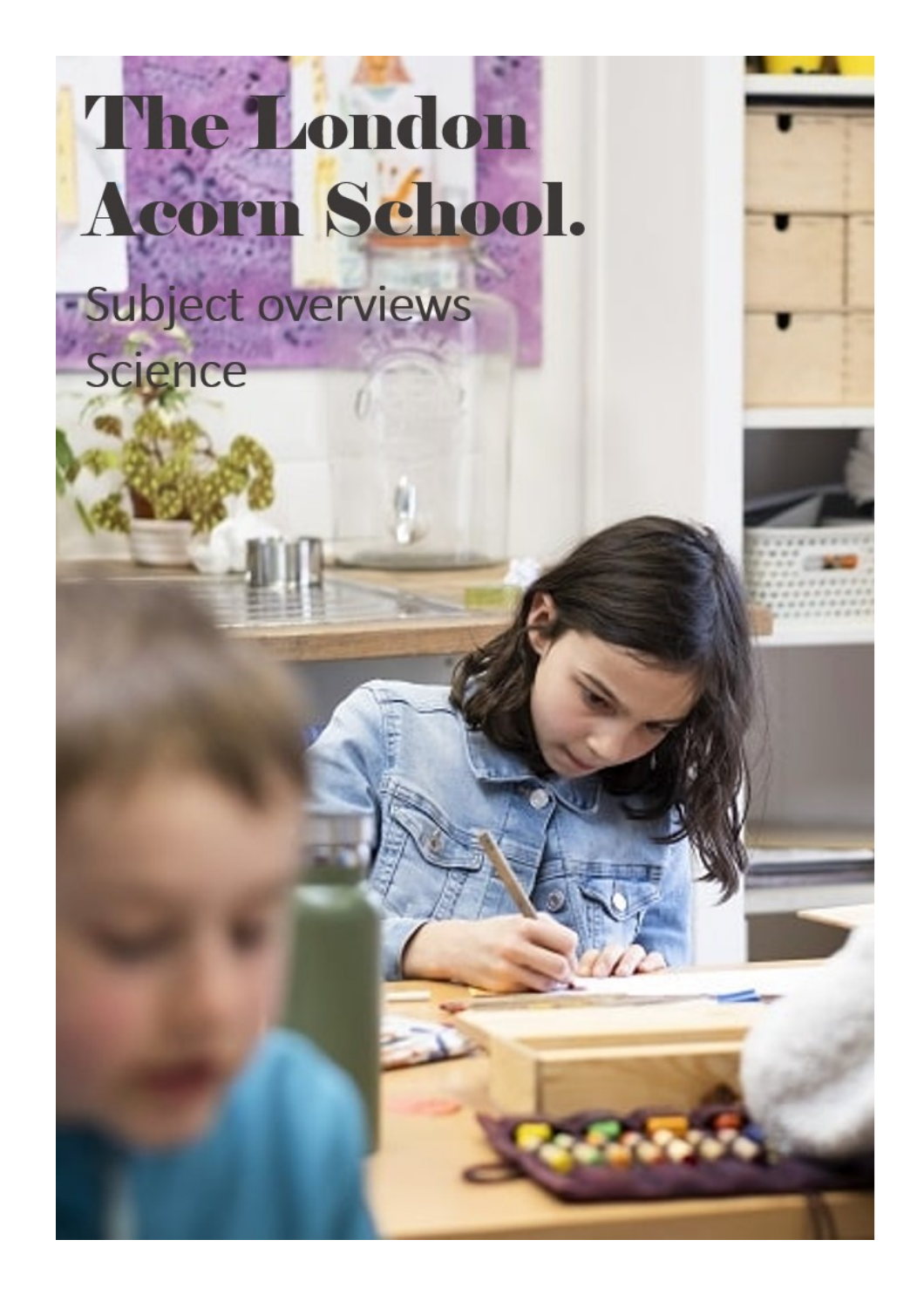| <b>The Londor</b> |                     |                                                                                                                                                                                                                              |  |  |
|-------------------|---------------------|------------------------------------------------------------------------------------------------------------------------------------------------------------------------------------------------------------------------------|--|--|
|                   | <b>Acorn School</b> |                                                                                                                                                                                                                              |  |  |
|                   |                     | Long Term Science Curriculum Overviews                                                                                                                                                                                       |  |  |
| <b>Term</b>       | Class /Year         | Subject area                                                                                                                                                                                                                 |  |  |
|                   | group               |                                                                                                                                                                                                                              |  |  |
| Autumn            | Class 1<br>Year 2   | <b>Biology-Animals inc. Humans</b>                                                                                                                                                                                           |  |  |
|                   |                     |                                                                                                                                                                                                                              |  |  |
|                   |                     | Know all our body parts beyond the basic features<br>$\bullet$                                                                                                                                                               |  |  |
|                   |                     | Name draw and label the body parts<br>$\bullet$                                                                                                                                                                              |  |  |
|                   |                     | Explore how our bodies are linked to our senses and name the senses<br>$\bullet$                                                                                                                                             |  |  |
|                   |                     | § identify, name, draw and label the basic parts of the human body and say which part of the<br>body is associated with each sense.                                                                                          |  |  |
|                   |                     | Pupils should have plenty of opportunities to learn the names of the main body parts (including<br>head, neck, arms, elbows, legs, knees, face, ears, eyes, hair, mouth, teeth) through games,<br>actions, songs and rhymes. |  |  |
|                   |                     | Our school and our park                                                                                                                                                                                                      |  |  |
|                   |                     | <b>Health Science</b>                                                                                                                                                                                                        |  |  |
|                   |                     |                                                                                                                                                                                                                              |  |  |
|                   |                     | Eating the Rainbow                                                                                                                                                                                                           |  |  |
|                   |                     | Fruit and Vegetable classification                                                                                                                                                                                           |  |  |
|                   |                     | Importance of a 'rounded' diet                                                                                                                                                                                               |  |  |
|                   |                     | What is healthy eating? How we fuel our bodies                                                                                                                                                                               |  |  |
|                   |                     |                                                                                                                                                                                                                              |  |  |
|                   |                     |                                                                                                                                                                                                                              |  |  |
|                   |                     |                                                                                                                                                                                                                              |  |  |
|                   |                     | Identify different smells game- Developing oral language skills.                                                                                                                                                             |  |  |
|                   |                     |                                                                                                                                                                                                                              |  |  |
|                   |                     |                                                                                                                                                                                                                              |  |  |
|                   |                     | Eating the rainbow                                                                                                                                                                                                           |  |  |
|                   |                     |                                                                                                                                                                                                                              |  |  |
|                   |                     | Naming my favourite tree                                                                                                                                                                                                     |  |  |
|                   |                     |                                                                                                                                                                                                                              |  |  |
|                   |                     | Drawing my favourite tree                                                                                                                                                                                                    |  |  |
| <b>Spring</b>     | Class 1<br>Year 2   | Change and Cycles                                                                                                                                                                                                            |  |  |
|                   |                     | Day and night cycles (routines)                                                                                                                                                                                              |  |  |
|                   |                     | Introduction to length of a day and how it varies                                                                                                                                                                            |  |  |
|                   |                     | The four seasons, how they occur, observed changes and the cycles of life                                                                                                                                                    |  |  |
|                   |                     | Order and name the days of the week and months of the year; recognise and name the seasons                                                                                                                                   |  |  |
|                   |                     | <b>BIOLOGY - ANIMALS INCLUDING HUMANS</b>                                                                                                                                                                                    |  |  |
|                   |                     | Pupils should be taught to: identify and name a variety of common animals including fish, amphibians,                                                                                                                        |  |  |
|                   |                     | reptiles, birds and mammals.                                                                                                                                                                                                 |  |  |
|                   |                     | identify and name a variety of common animals that are carnivores, herbivores and omnivores<br>describe and compare the structure of a variety of common animals (fish, amphibians, reptiles, birds and                      |  |  |
|                   |                     | mammals, including pets)                                                                                                                                                                                                     |  |  |
|                   |                     | Pupils might work scientifically by: using their observations to compare and contrast animals at first hand or                                                                                                               |  |  |
|                   |                     | through videos and photographs, describing how they identify and group them; grouping animals according to what                                                                                                              |  |  |
|                   |                     | they eat; and using their senses to compare different textures, sounds and smells                                                                                                                                            |  |  |
| Summer            | Class 1             | <b>BIOLOGY - PLANTS</b>                                                                                                                                                                                                      |  |  |
|                   | Year 2              | Identify and name a variety of common wild and garden plants including deciduous and evergreen trees.<br>$\bullet$                                                                                                           |  |  |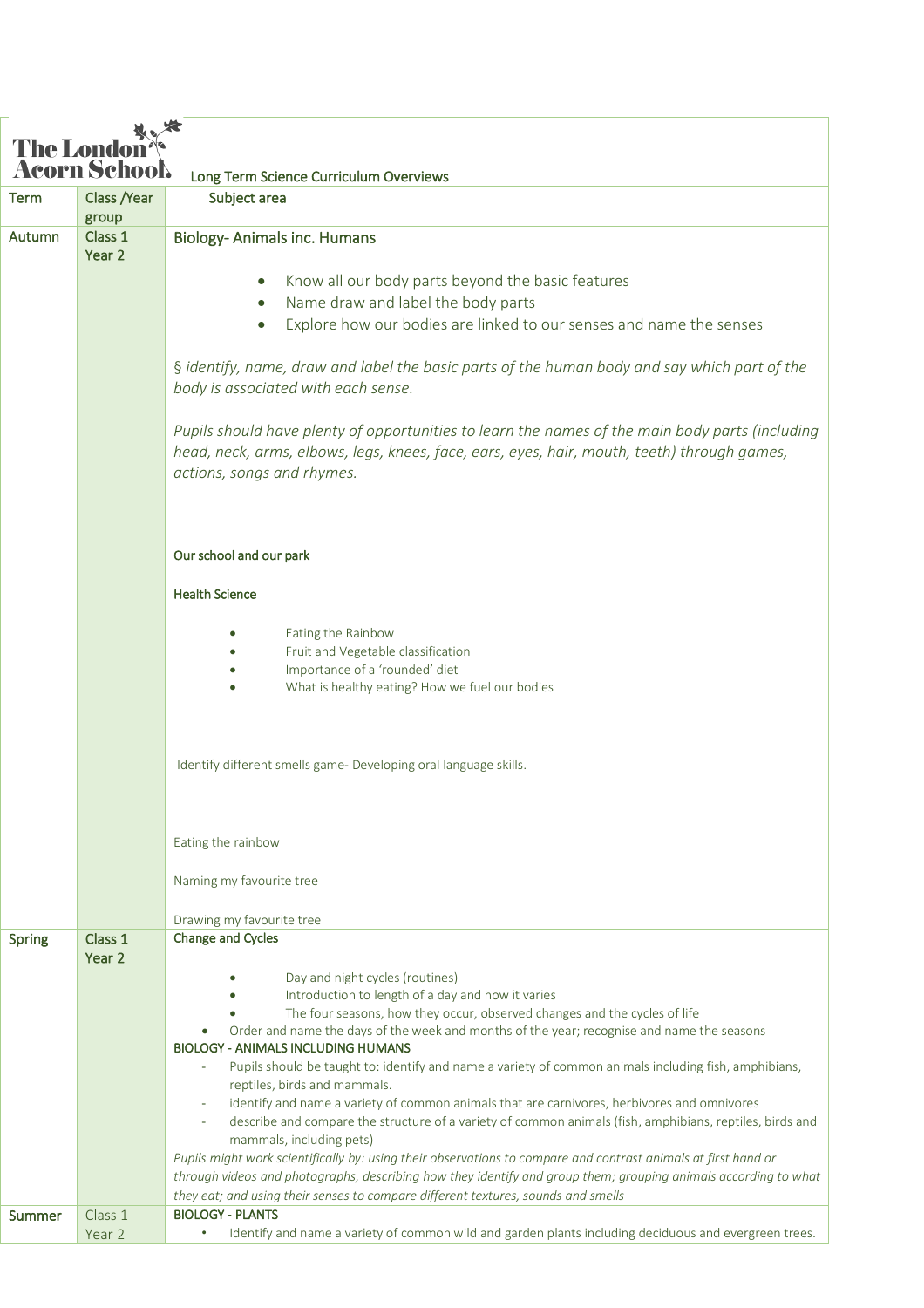|               |                   | Identify and describe the basic structure of common flowing plants including trees (leaves, flowers, blossom, petal,<br>fruits, roots, bulb, seed, trunk, branches, stem).                                            |
|---------------|-------------------|-----------------------------------------------------------------------------------------------------------------------------------------------------------------------------------------------------------------------|
|               |                   | An introduction to space looking at the Earth, Sun and Moon through picture and story.                                                                                                                                |
|               |                   | How the moon changes                                                                                                                                                                                                  |
|               |                   | Importance of our Sun                                                                                                                                                                                                 |
|               |                   | <b>CHEMISTRY - MATERIALS</b>                                                                                                                                                                                          |
|               |                   | Name and identify common materials                                                                                                                                                                                    |
|               |                   | (wood, plastic, glass, metal, water and rock)                                                                                                                                                                         |
|               |                   | Know the physical properties of materials.<br>$\bullet$<br>Compare and classify materials based on their simple physical properties.<br>$\bullet$                                                                     |
|               |                   | Pupils should be taught to: § observe changes across the four seasons § observe and describe weather associated<br>with the seasons and how day length varies.                                                        |
| Autumn        | Class 2           | <b>BIOLOGY - HUMANS INCLUDING ANIMALS</b>                                                                                                                                                                             |
|               | Year 3            | Name the main parts of the skeletal system and know its function.<br>$\bullet$                                                                                                                                        |
|               |                   | Name the main parts of muscular system and know its function.<br>$\bullet$<br>Identify and name the different types of food groups and the importance of a balanced diet.<br>$\bullet$                                |
|               |                   | <b>PHYSICS - FORCES AND MAGNETS • Know what a force is.</b>                                                                                                                                                           |
|               |                   | • Compare how things move on different surfaces.                                                                                                                                                                      |
|               |                   | Know and name a range of forces.<br>Know that magnets are a force that attract, repel and have two poles.                                                                                                             |
|               |                   | Know magnetic force acts at a distance.<br>Know that some materials are magnetic.<br>$\bullet$                                                                                                                        |
| <b>Spring</b> | Class 2           | <b>PHYSICS - LIGHT</b>                                                                                                                                                                                                |
|               | Year <sub>3</sub> |                                                                                                                                                                                                                       |
|               |                   | Know how seasonal change affects light.<br>٠                                                                                                                                                                          |
|               |                   | Know how light is reflected from surfaces.<br>٠<br>Explain how shadows are formed.<br>$\bullet$                                                                                                                       |
|               |                   | Know that the size of shadows change depending on the position and strength of the light source.<br>$\bullet$                                                                                                         |
| Summer        | Class 2<br>Year 3 | <b>BIOLOGY - PLANTS</b>                                                                                                                                                                                               |
|               |                   | • Describe the functions of different parts of flowering plants: roots, stem/trunk, leaves and flowers.<br>. Know the requirements of plants for life and growth (air, light, water, nutrients from soils and room to |
|               |                   | grow) and how they vary from plant to plant.<br>• Know how water is transported within plants.<br>• Know the life cycle of flowering plants including pollination, seed formation and seed dispersal.                 |
|               |                   | <b>CHEMISTRY - ROCKS</b>                                                                                                                                                                                              |
|               |                   |                                                                                                                                                                                                                       |
|               |                   | Compare rocks based on appearance and physical properties.                                                                                                                                                            |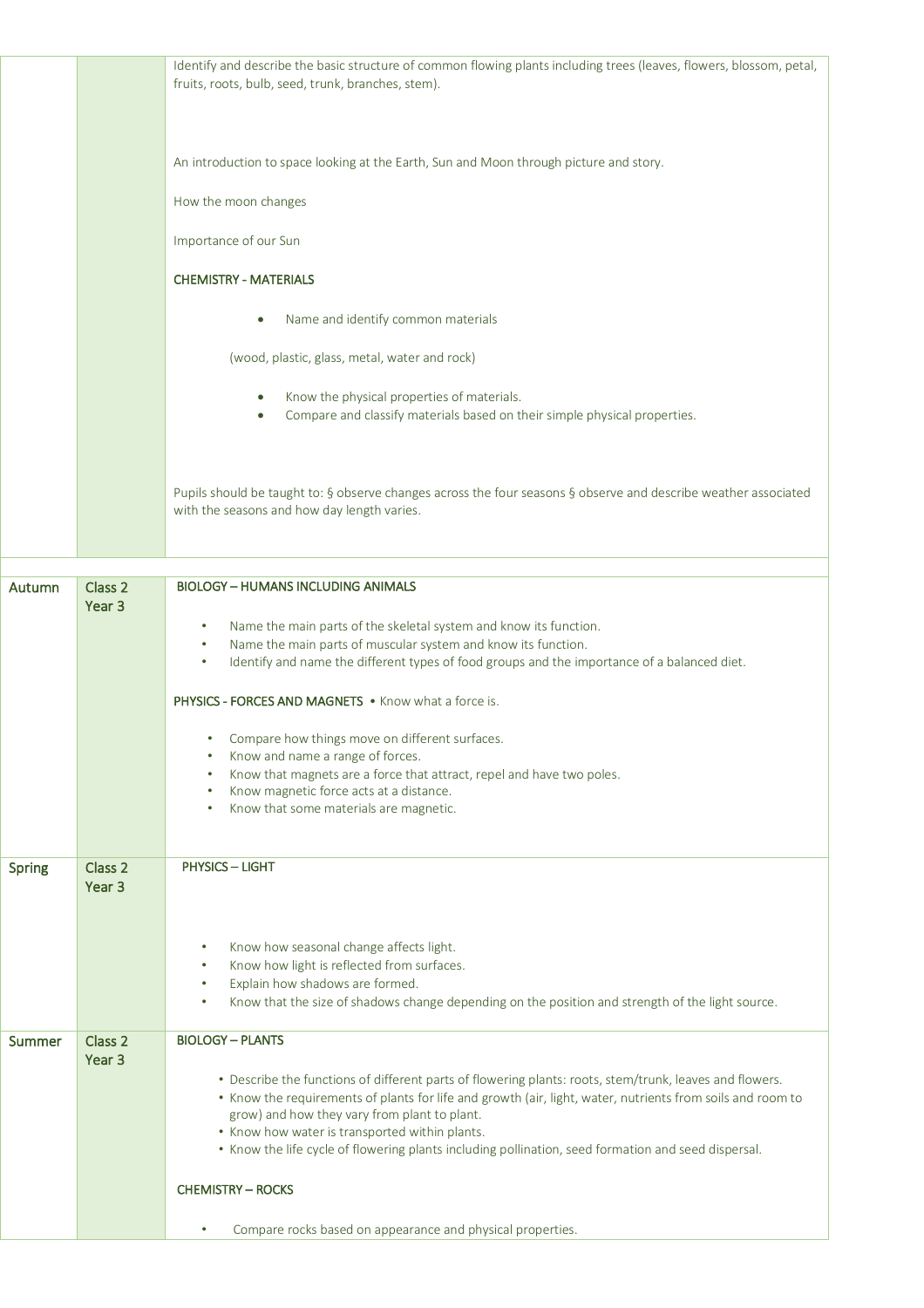|        |                   | • Know how fossils are formed.                                                                                                                                                                                 |
|--------|-------------------|----------------------------------------------------------------------------------------------------------------------------------------------------------------------------------------------------------------|
|        |                   | • Recognise that soils are made from rocks and organic matter.                                                                                                                                                 |
|        |                   | • Know what happens to rocks when they are exposed to the different elements.                                                                                                                                  |
|        |                   |                                                                                                                                                                                                                |
|        |                   |                                                                                                                                                                                                                |
| Autumn | Class 3           | <b>PHYSICS - FORCES AND MAGNETS</b>                                                                                                                                                                            |
|        | Year 4            |                                                                                                                                                                                                                |
|        |                   | -Know what gravity is and investigate the force of gravity.                                                                                                                                                    |
|        |                   |                                                                                                                                                                                                                |
|        |                   | -Know the effects of air resistance.                                                                                                                                                                           |
|        |                   |                                                                                                                                                                                                                |
|        |                   | -Know that some mechanisms including leaver including pulleys and gears allow a smaller force to have a greater<br>effect (ballista, onager, scorpio weapons).                                                 |
|        |                   | <b>PHYSICS - ELECTRICITY</b>                                                                                                                                                                                   |
|        |                   | - Name primary and secondary sources of light.                                                                                                                                                                 |
|        |                   | -Identify common appliances that run on electricity.                                                                                                                                                           |
|        |                   | -Construct a simple series electrical circuit, identifying and naming the basic parts.                                                                                                                         |
|        |                   | -Know about the effects of loops and switches in a circuit.                                                                                                                                                    |
|        |                   | -Recognise some common conductors and insulators and know that metal is a good conductor.                                                                                                                      |
| Spring | Class 3           | <b>BIOLOGY - LIVING THINGS AND THEIR HABITATS</b>                                                                                                                                                              |
|        | Year 4            |                                                                                                                                                                                                                |
|        |                   | • Use classification keys to group living things in a variety of ways.                                                                                                                                         |
|        |                   | • Put vertebrate and invertebrate animals into groups (inc snails, slugs, spiders, worms and insects).<br>• Recognise that environments can change and the impact this can have on living things and habitats. |
|        |                   |                                                                                                                                                                                                                |
|        |                   | <b>PHYSICS - SOUND</b>                                                                                                                                                                                         |
|        |                   |                                                                                                                                                                                                                |
|        |                   | Identify how sounds are made associating some of them with something vibrating (using the type of                                                                                                              |
|        |                   | instruments from the Saxon period (string, wind and percussion).<br>Know that vibrations from sounds travel through a medium to the ear.                                                                       |
|        |                   | Know the pitch is affected by the feature of the source.                                                                                                                                                       |
|        |                   | Know that volume and its strength is affected by vibrations of the source                                                                                                                                      |
|        |                   |                                                                                                                                                                                                                |
| Summer | Class 3           | <b>BIOLOGY - ANIMALS INCLUDING HUMANS</b>                                                                                                                                                                      |
|        | Year 4            |                                                                                                                                                                                                                |
|        |                   | Name the main parts of the digestive system and know its function.<br>$\bullet$                                                                                                                                |
|        |                   | Know the different types of teeth in humans and their function.<br>$\bullet$                                                                                                                                   |
|        |                   | Construct and interpret food chains, identifying producers, predators and prey.<br>$\bullet$                                                                                                                   |
|        |                   |                                                                                                                                                                                                                |
|        |                   | <b>CHEMISTRY - STATES OF MATTER</b>                                                                                                                                                                            |
|        |                   | Know the differences between solids, liquids or gases and their properties.<br>$\bullet$                                                                                                                       |
|        |                   | Know the effects of temperatures on substances and the rate of evaporation.<br>$\bullet$                                                                                                                       |
|        |                   | Know how and why temperature affects the states of matter.<br>$\bullet$                                                                                                                                        |
|        |                   | Know how evaporation and condensation is and how it relates to the water cycle.<br>٠                                                                                                                           |
|        |                   |                                                                                                                                                                                                                |
|        |                   |                                                                                                                                                                                                                |
| Autumn | Class 4           | PHYSICS - FORCES AND MAGNETS                                                                                                                                                                                   |
|        | Year <sub>5</sub> | . Know the effects of friction in movement and how it slows, stops and speeds up with moving objects.                                                                                                          |
|        |                   | Identify the effects of water resistance and friction between moving surfaces.                                                                                                                                 |
|        |                   | <b>PHYSICS - EARTH AND SPACE</b>                                                                                                                                                                               |
|        |                   | . Know how the movement of the Earth and other planets area relative to the sun in the solar system.                                                                                                           |
|        |                   | . Know how the earth's rotation relates to day and night.                                                                                                                                                      |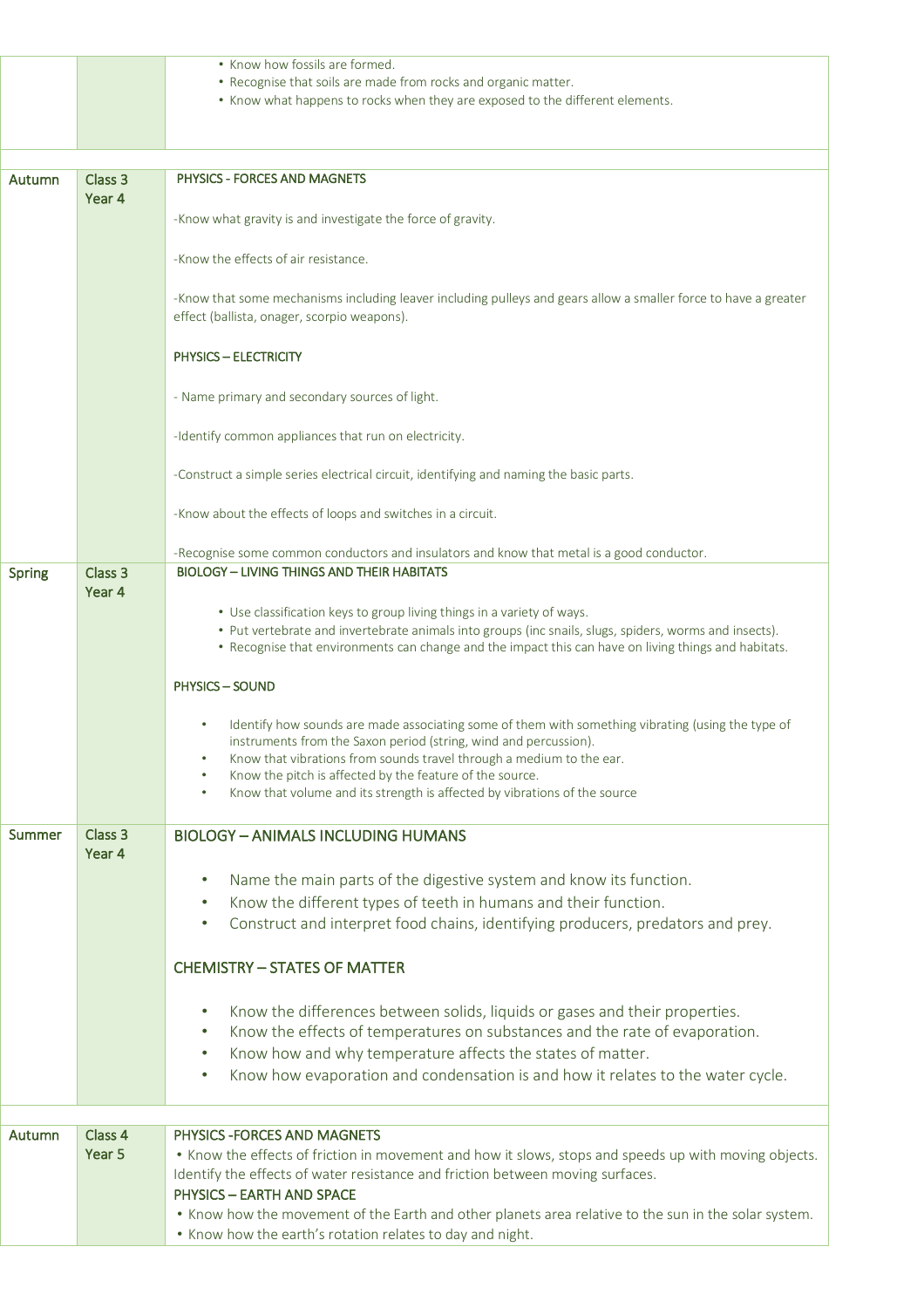|               |                    | • Explore how seasons and the associated weather are created.                                                           |
|---------------|--------------------|-------------------------------------------------------------------------------------------------------------------------|
|               |                    | Investigate the movement of the moon and sun relative to the Earth.                                                     |
| Spring        | Class 4            | <b>CHEMISTRY - MATERIALS</b>                                                                                            |
|               | Year <sub>5</sub>  |                                                                                                                         |
|               |                    | Know the property of materials including hardness, solubility, transparency, conductivity.<br>٠                         |
|               |                    | Apply knowledge of<br>$\bullet$                                                                                         |
|               |                    | solids, liquids and gases to decide how mixtures might be separated through filtering, evaporating                      |
|               |                    | and sieving.                                                                                                            |
|               |                    | Know how a solution can be created and how it can be reversed.<br>$\bullet$                                             |
|               |                    | Know that some changes<br>$\bullet$                                                                                     |
|               |                    |                                                                                                                         |
|               |                    | result in the formation of a new state of matter.                                                                       |
|               |                    | <b>BIOLOGY - ANIMALS INCLUDING HUMANS</b>                                                                               |
|               |                    | Know the timeline to indicate stages in the growth and development of humans.<br>$\bullet$                              |
|               |                    | Learn about the changes in puberty.<br>$\bullet$                                                                        |
|               |                    | Identify the process of sexual reproduction in animals and asexual reproduction in plants.<br>$\bullet$                 |
|               |                    | Research and compare gestation periods of animals and humans.<br>$\bullet$                                              |
| Summer        | Class 4            | <b>CHEMISTRY - MATERIALS</b>                                                                                            |
|               | Year 5             | Explore changes that cannot be reversed in relation to recycling.<br>$\bullet$                                          |
|               |                    | Know how chemical changes have an impact on our lives.<br>$\bullet$                                                     |
|               |                    |                                                                                                                         |
|               |                    | Know how existing materials can be utilised to create new materials.                                                    |
|               |                    |                                                                                                                         |
|               |                    | <b>BIOLOGY - LIVING THINGS AND THEIR HABITATS</b>                                                                       |
|               |                    | Explore the work of naturalist and animal behaviour such as David Attenborough.<br>$\bullet$                            |
|               |                    | Explore the difference between life cycles of mammals, amphibians, insects and birds.<br>$\bullet$                      |
|               |                    | Classify sea animals by Groups including crustaceans and molluscs.<br>$\bullet$                                         |
|               |                    |                                                                                                                         |
|               | Class <sub>5</sub> |                                                                                                                         |
| Autumn        | Year <sub>6</sub>  | <b>ELECTRICITY</b>                                                                                                      |
|               |                    | Know how bulb brightness or volume of a buzzer relates to the number and voltage of cells used.                         |
|               |                    | Compare how and give reasons components in a circuit function including bulbs, buzzers and                              |
|               |                    | switches.                                                                                                               |
|               |                    | Know the difference between series and parallel circuits.                                                               |
|               |                    | Know how buzzers are used to create sirens.                                                                             |
|               |                    | Use recognised symbols when representing circuit diagrams.                                                              |
|               |                    |                                                                                                                         |
|               |                    |                                                                                                                         |
|               |                    | <b>LIGHT</b>                                                                                                            |
|               |                    | • Consider how climate change can affect seasonal change.                                                               |
|               |                    | . Know how light travels.                                                                                               |
|               |                    | • Know how we see objects.                                                                                              |
|               |                    | • Explain reflection and refraction of light.                                                                           |
|               |                    | Explore a range of phenomena incl rainbows.                                                                             |
| <b>Spring</b> | Class 5            | <b>LIVING THINGS AND THEIR HABITATS</b>                                                                                 |
|               | Year <sub>6</sub>  | Research the work of Carl Linaeus, a pioneer for classification.                                                        |
|               |                    | Give reasons for classifying plants and animals based on specific characteristics.                                      |
|               |                    | Classify living things into groups according to observable characteristics incl. microorganisms, plants and<br>animals. |
|               |                    | Define adaptation and explore how mountain animals and plants have adapted to suit their environment                    |
|               |                    | (Mt Everest & Ben Nevis).                                                                                               |
|               |                    | <b>EVOLUTION AND INHERITANCE</b>                                                                                        |
|               |                    | Recognise that things have changed overtime and that fossils provide information about living things that               |
|               |                    | inhabited the earth millions of years ago.                                                                              |
|               |                    | Know the process of fossilisation.<br>$\bullet$                                                                         |
|               |                    | Explore the work of palaeontologist (such as Mary Anning and Charles Darwin has developed his ideas of                  |
|               |                    | evolution).                                                                                                             |
|               |                    | Know what inheritance is and how it links to genetics (offspring producing the same kind through<br>٠<br>reproduction). |